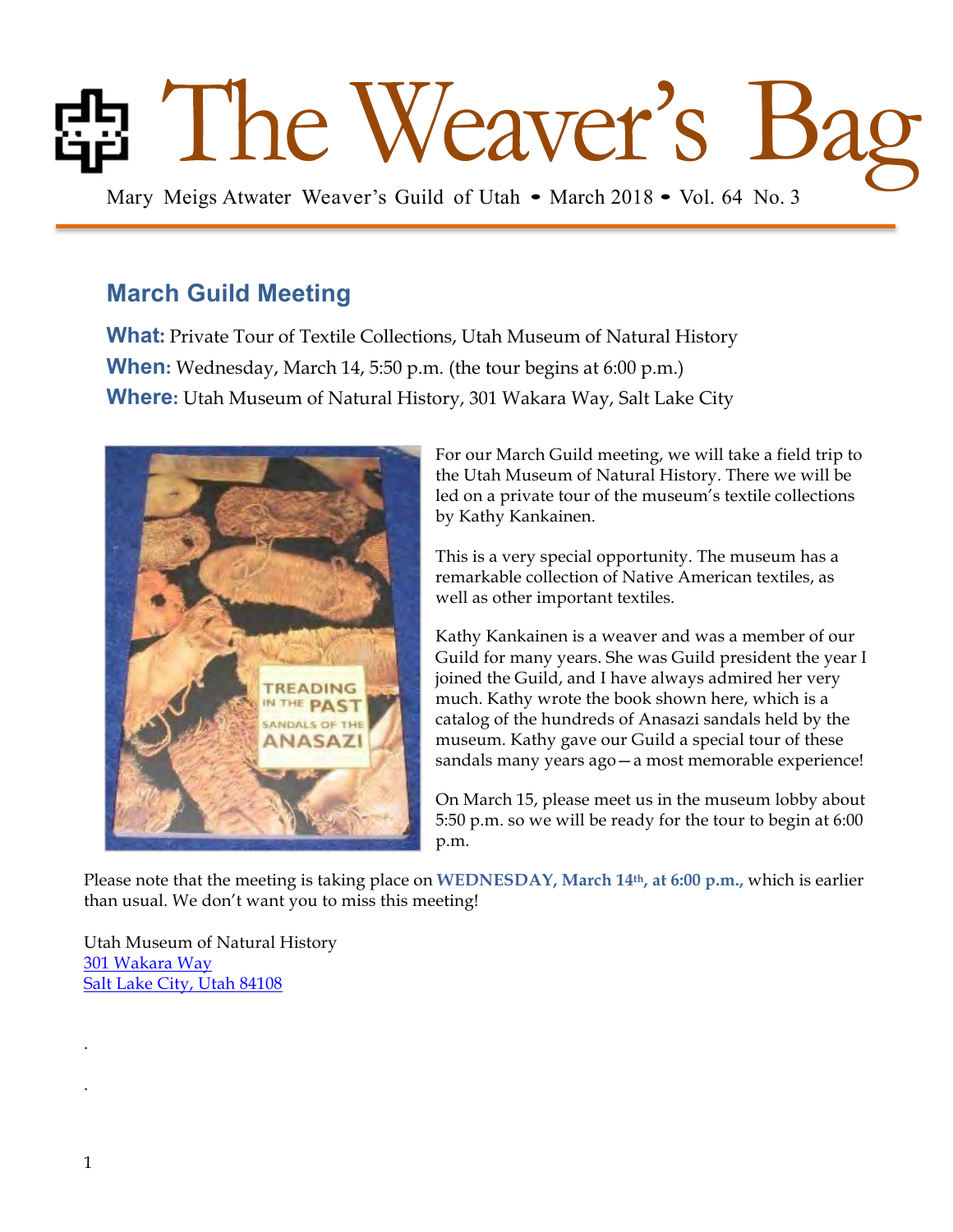## **President's Message**

The Guild board has been very busy since we met on January 10, and we have some exciting new plans to share with you. I hope you will put these events on your calendar and in your mind and heart. I also want to mention the members of our Guild, who like many others, are willing to share their time and effort so that we can enjoy these events.

**Woven Shibori Workshop with Barbara Cabrol—October 11, 12, 13, 2018:** We are so happy to announce that this October we will have a three-day workshop with Barbara Cabrol, who is a former member of our Guild. Barbara will teach us how to weave supplemental weft or warp threads into a fabric so that they can be gathered and secured, then the fabric dyed, then the threads removed leaving a beautiful shibori fabric! **Jo Stolhand** will be coordinating this workshop.

**Guild Sale—November 16 and 17, 2018:** This is a really big deal and a wonderful opportunity! For the first time in many years, our Guild is having a sale of handmade fiber items. The sale will be held at the Unitarian Church where we meet, in the sanctuary, on Friday evening and all day Saturday. Please plan now to start creating a few extra handmade fiber items that you can place in the sale. **Catherine Marchant** will be coordinating the Guild's efforts with the sale.

**Guild Show—March 7 through April 24, 2019:** The Utah Cultural Celebration Center: Once again, the fiber arts show organized by our Guild will be hung at the center. The staff and the facilities at the center are exceptional, and we are deeply grateful for the opportunity to have our show hung at the center again. I credit all of you and the beautiful work you do for the show. Please start planning now to enter your work in the show. **Jeanette Tregeagle** will be coordinating the Guild's efforts with the show.

**Double Weave Workshop with Jennifer Moore—April 11, 12, 13, 2019:** This workshop will be held at the UCCC during the time the Guild show is hanging. Four of our Guild members took a double weave workshop with Jennifer Moore at Durango last summer. All of us were so impressed that we wanted to share her teaching with the Guild. Jennifer teaches double weave as a way to create beautiful patterns. *Susan Hainsworth*

## **Save These Dates!**

The following programs have already been announced—and we hope that you won't miss one of them!

**April 12: The Guild Lace Challenge revealed!** Challenge participants will share their lace weaves and discuss their experiences in weaving their lace. Mimi Rodes and Sandra Sandberg will also share a slide show of their visit to the Maximo Laura Tapestry Museum in Cuzco, Peru, and his studio in Lima.

**May 2-4: Krokbragd workshop with Tom Knisley!** The workshop is currently full, but be sure to let Mimi know if you want to be on the waiting list.

**May 4-5: Bi-Annual Fiber Festival**. Tom Knisley will be our keynote speaker for both Friday night and Saturday morning, giving presentations on his antique collection of American textiles and on recycled antique Japanese textiles. The information and registration form are on the website.

**June 16: Basket weaving with Connie Denton.** This will be a Saturday workshop and potluck lunch— 9:00 a.m. to 3:00 or 4:00 p.m. *Mimi Rodes*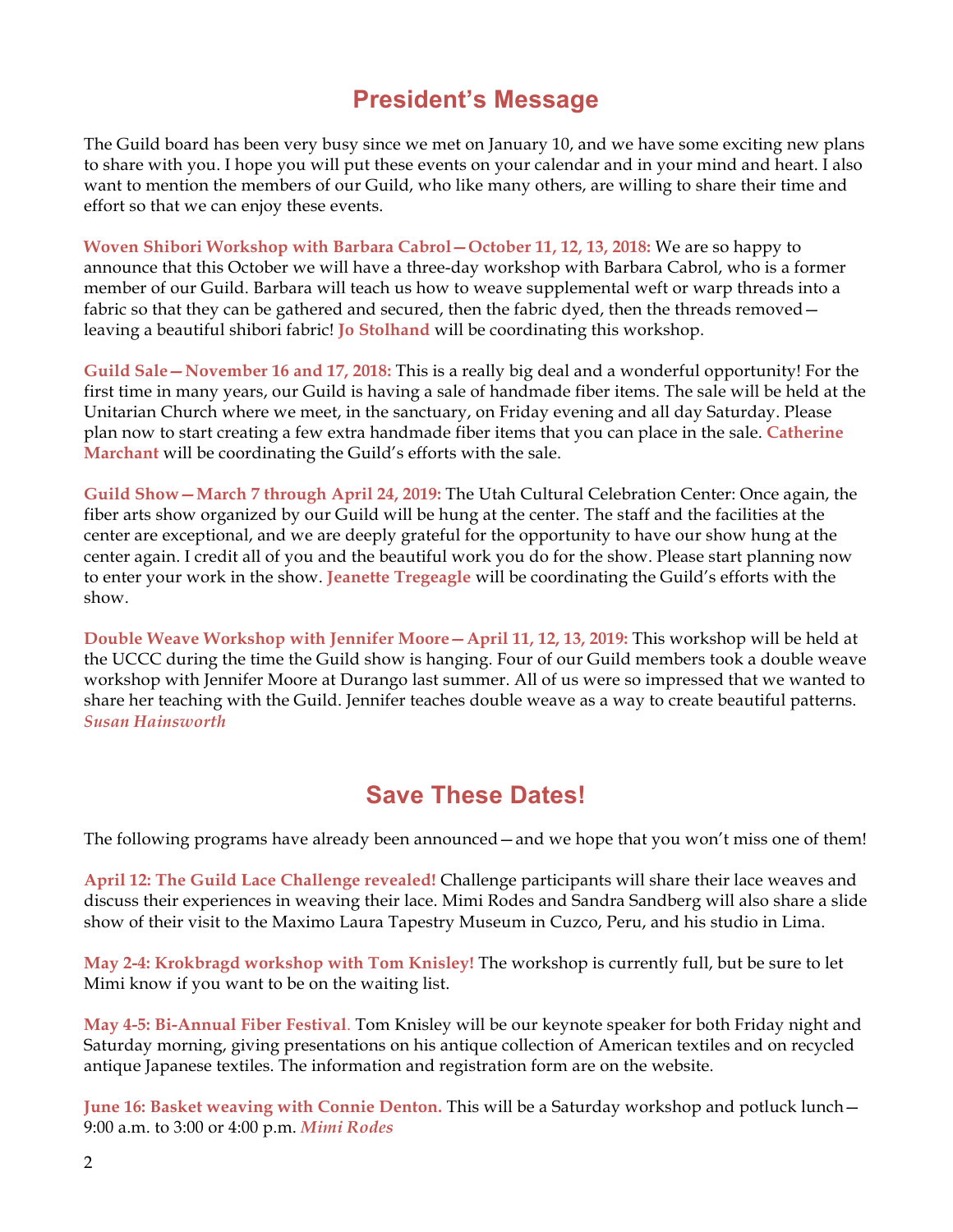## **Fiber Festival, with Tom Knisely**

**Date: May 4-5, 2018 (Friday and Saturday)**

**Where: Utah Cultural Celebration Center 1355 West 3100 South West Valley City, UT 84119**

**Time: Friday evening and all day Saturday**

Tom Knisley will be our keynote speaker for both Friday night and Saturday morning. During this time, he will give two presentations—one on his antique collection of American textiles and another on recycled antique Japanese textiles. There will be a variety of mini-workshops offered Saturday afternoon!



**Complete information and the registration form has already been sent out and can be found on the Guild website. Please make sure that you register.**

## **Tom Knisely**

Tom Knisely has made his career from his interest and love of textiles from around the world. Tom has been studying, collecting, and teaching others about weaving and spinning for more than four decades, making him one of the most well-versed weaving instructors in North America. In addition to teaching, Tom weaves professionally and is a frequent contributor to *Handwoven* magazine. Voted *Handwoven's* Teacher of the Year, Tom is renowned among his students for his kindness, good humor, and "seemingly infinite knowledge on the subject of weaving."

His broad knowledge of textiles and textile equipment has brought him international recognition, and he is frequently asked to teach and lecture to groups all over.

Tom is the author of three books—*Weaving Rag Rugs*, *Weaving Baby Blankets,* and *Table Toppers* and a number of DVDs and individual projects available through Interweave (Beginning Weaving, Weave a Good Rug, The Loom Owner's Companion, etc.).

*Note:* **The Krogbragd workshop with Tom Knisely on May 2–4 is currently full, but if you are interested in being on the waiting list, please contact Mimi Rodes.**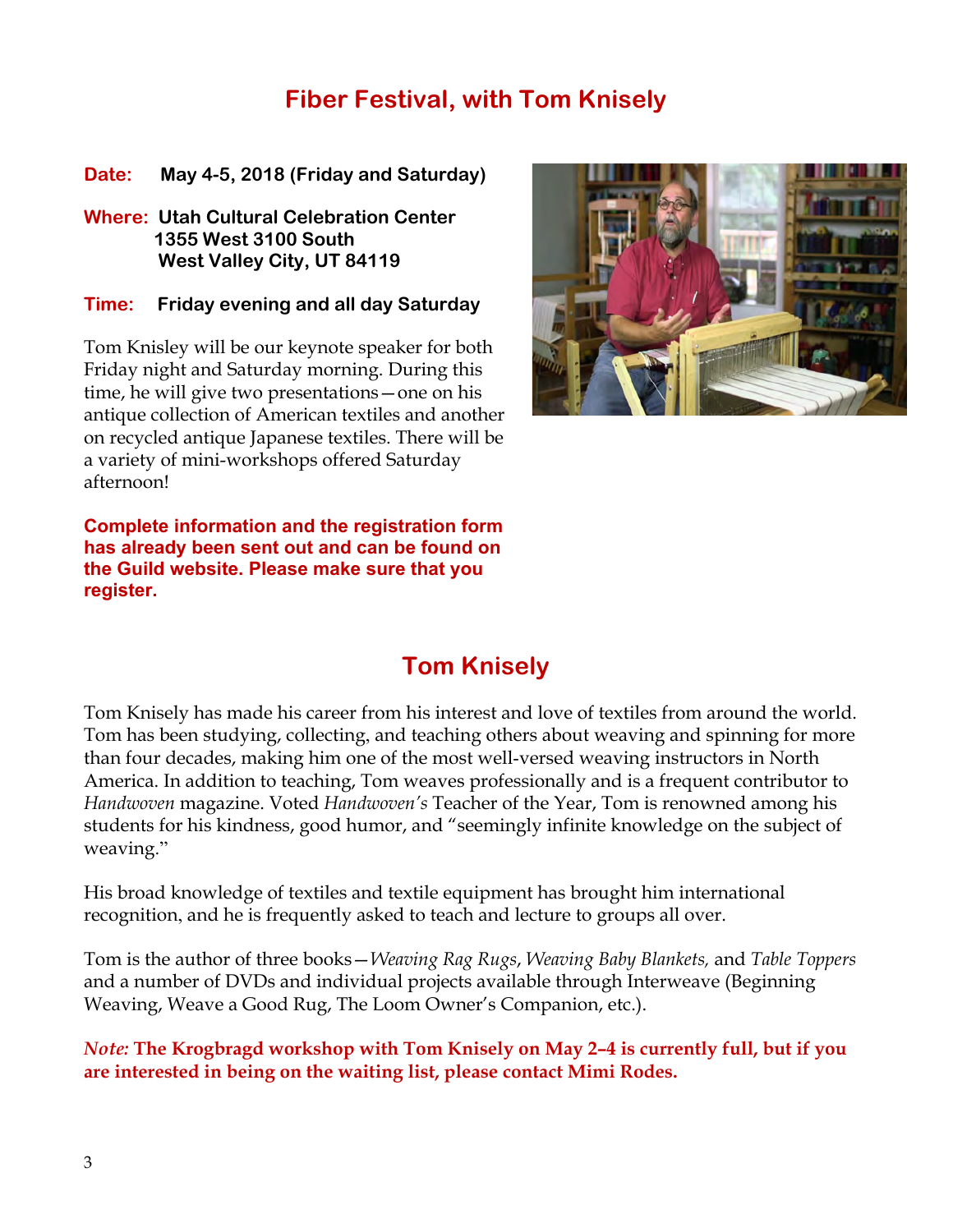# **Guild Challenge: Lace Weaving**

One more month until the April 12 Guild meeting, where we will get to see all the lace creations Guild members have been working on. It's not too late to participate! Here is what you need to do:

- 1. Weave an item of your choice using any lace structure.
- 2. Weave a little extra for a sample for the Guild.
- 3. Bring copies of the draft you used for Guild members to take home if they would like (about 25 copies). If you would like help with making these copies, please send your draft to Michelle and she will bring copies to the meeting.
- 4. Bring these things to the April Guild meeting and enjoy showing off your work and seeing what others have created. Be prepared to tell a little about your experience with making your lace.

If you have questions, email Michelle Pahl at michelle.pahl@gmail.com.

Happy (Lace) Weaving! *Michelle Pahl*



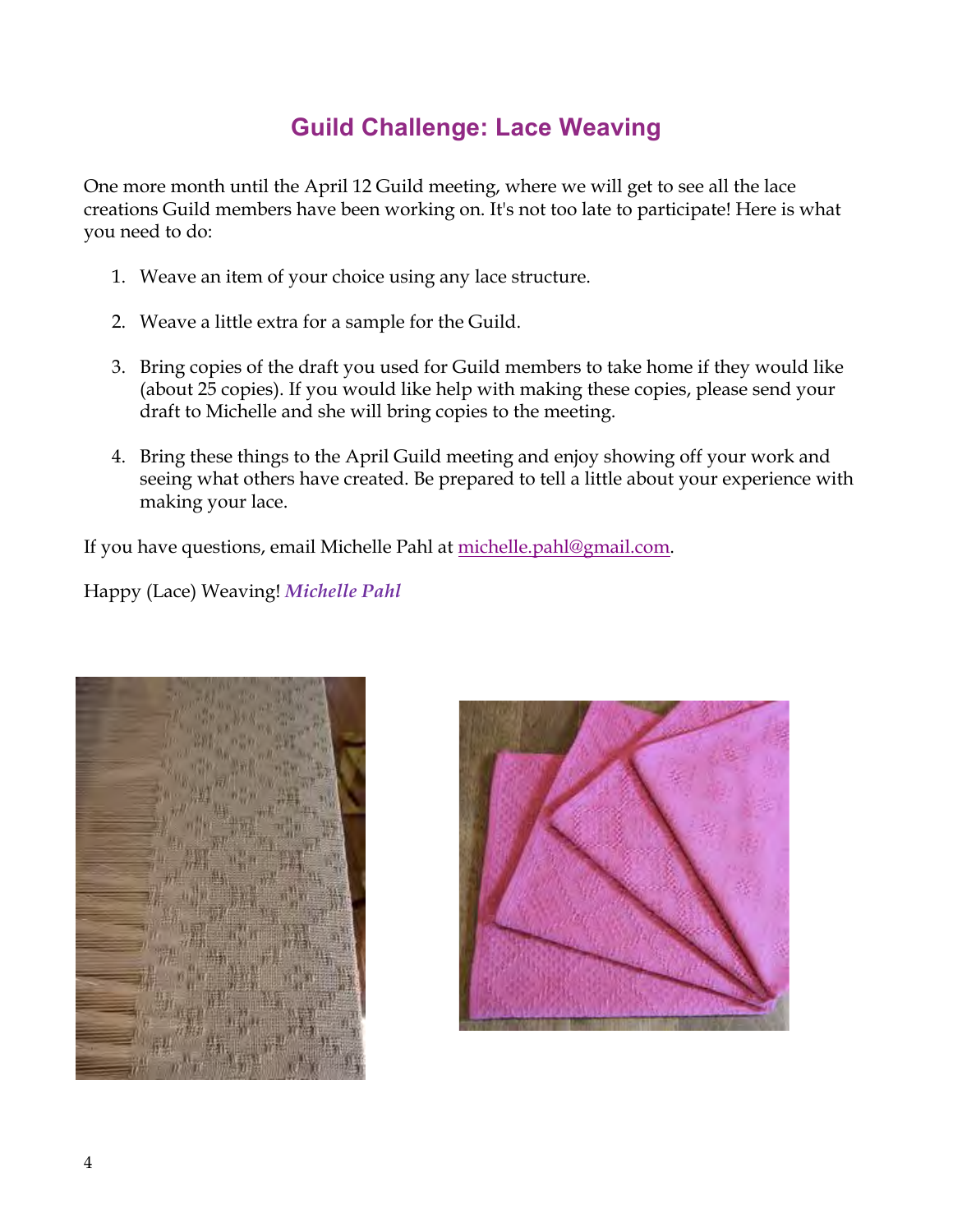# **February Meeting—Sewing Clothing from Handwovens**

The February Guild meeting was held on February 8, 2018. We had a very inspiring show and tell, including some items brought because of the meeting's focus on sewing with handwoven fabrics.

**Catherine Marchant:** rag rugs made from duvet covers that might be used for our Guild sale **Finn Lanvers (Juliette's son):** a scarf woven using the Saori method

**Juliette Lanvers:** She has just begun a business as a production weaver. She showed two=shaft shadow weave scarves. She uses a narrow zigzag for hems.

**ReNee Page:** a cotton-linen skirt with a honeysuckle overshot border and a linen jacket, both sewn from handwoven fabrics

**Jennifer George:** a lace shawl woven for her grandmother

**Judie Eatough:** towels with a heart pattern that she designed. She will send the wiff files with the draft to anyone who asks.

**Mimi Rodes:** shibori-dyed scarves and a Oaxaca-style rug made from chenille received from Bhakti Banning

**Sara Lee Neill:** a vest made from handwoven tea towels and a vest based on a workshop by Margaret Roach Wheeler

**Charlene Lind:** vests she has made from handwoven fabrics over the years: pique, shadow weave, embroidered bargello front and handwoven back, fabric from a Kathryn Weber workshop

**Karen Elrod:** a vest woven in the Saori method—a placemat vest, which is like two placemats put together

**Julie Schwartz:** a vest made from a space-dyed warp

**Eileen Barry:** scarf

Leslie Sieburth: challenged herself to use stash yarns, which she overdyed and made a scarf **Michelle Pahl:** brought a Mary Poppins-style bottomless bag—she kept pulling out scarves she had woven by trying out different weaves. She has learned direct warping on a rigid heddle loom and brought so many scarves that you couldn't count them!



#### **Guild Business**

**Membership:** Guild secretary Catherine Marchant had copies of the 2018–2019 Guild list available for members. If you would like an electronic copy of the Guild list, please contact Catherine. **Guild Sale:** Catherine Marchant has made plans for a Guild sale later this year. The sale will be the weekend before Thanksgiving on Friday evening and Saturday at the Unitarian church where we meet. More information to come.

**Lace Challenge:** Michelle Pahl reminded us that the results of the lace challenge will be shown the April Guild meeting.

**Library:** Sonya Campana announced that the Guild has a library budget, and she would like Guild members to let her know of any titles of books or DVDs they would like her to order.

**Fiber Festival:** Karen Elrod announced that the registration materials for the 2018 Spring Fiber Festival will be available soon. Tom Knisely will be speaking at the festival, which makes the festival very special. **Tom Knisely Workshop:** Mimi Rodes announced that the three-day workshop is filled, but if anyone wants to be on the waiting list, there is a good chance they would get in.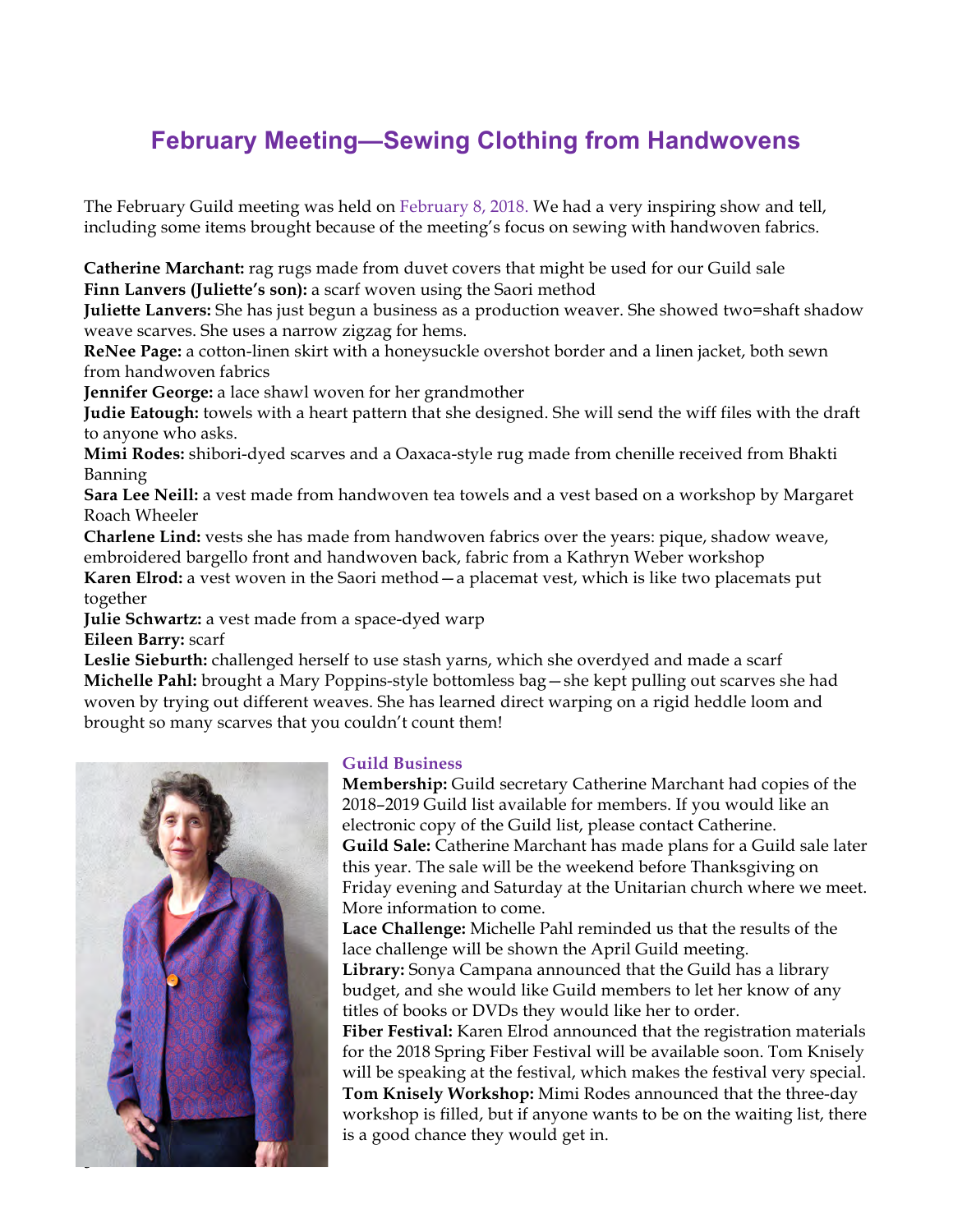

Those of us who heard Ann Edington Adam's presentation "Tips and Tricks for Sewing Clothing from Handwovens" were richly rewarded for our efforts. Ann taught us to make clothing that we can actually wear and showed inspiring examples of the clothing she has created from her handwoven cloth.

Also, she encouraged us to enter our clothing into fiber shows—which she has done and been accepted in two Convergence fashion shows.

She brought many examples of the clothing she has made, and we were all able to examine it closely and drool over each piece.

Ann also gave us important tips to improve our sewing with handwovens. I was very impressed by the way she handles her seam finishes. She uses a narrow zigzag and stitches the seam allowance directly onto the body of the garment itself. This creates a clean look and feel, and handwoven fabrics can hide such stitching.

Thanks so much to Ann for taking the time to share with all of us and inspire us in our own efforts! **Susan Hainsworth (for Maureen Wilson, who was very sad she couldn't attend)**

## **Guild Sale News**

The big news is that the Board has voted to hold a Guild Holiday Sale! By a show of hands at the February meeting, many Guild members are enthusiastic to participate. We have reserved the church, so mark your calendars for **November 16th and 17th.** We will be setting up on Friday afternoon, and having a preview reception Friday evening and the sale will be all day, Saturday.

This is what we need from you.

- First, as you set up your looms, put on extra warp to weave items for the sale. Some of us weave a lot and will have many items, some weave few items a year. No matter, if everyone has just a couple of items for the sale, we will have plenty.
- Second, think about how you can help with the sale. We will need people to work on publicity, set up, reception and sales. The first task will be to design a postcard. We will need the postcards to be printed by the September meeting so we can hand them out to members. If this is something that you can do by the end of the summer, please step up by contacting me at 801-216-4722, fibernbeads@gmail.com.

There will be more news as the sale gets closer, so stay tuned! *Catherine Marchant*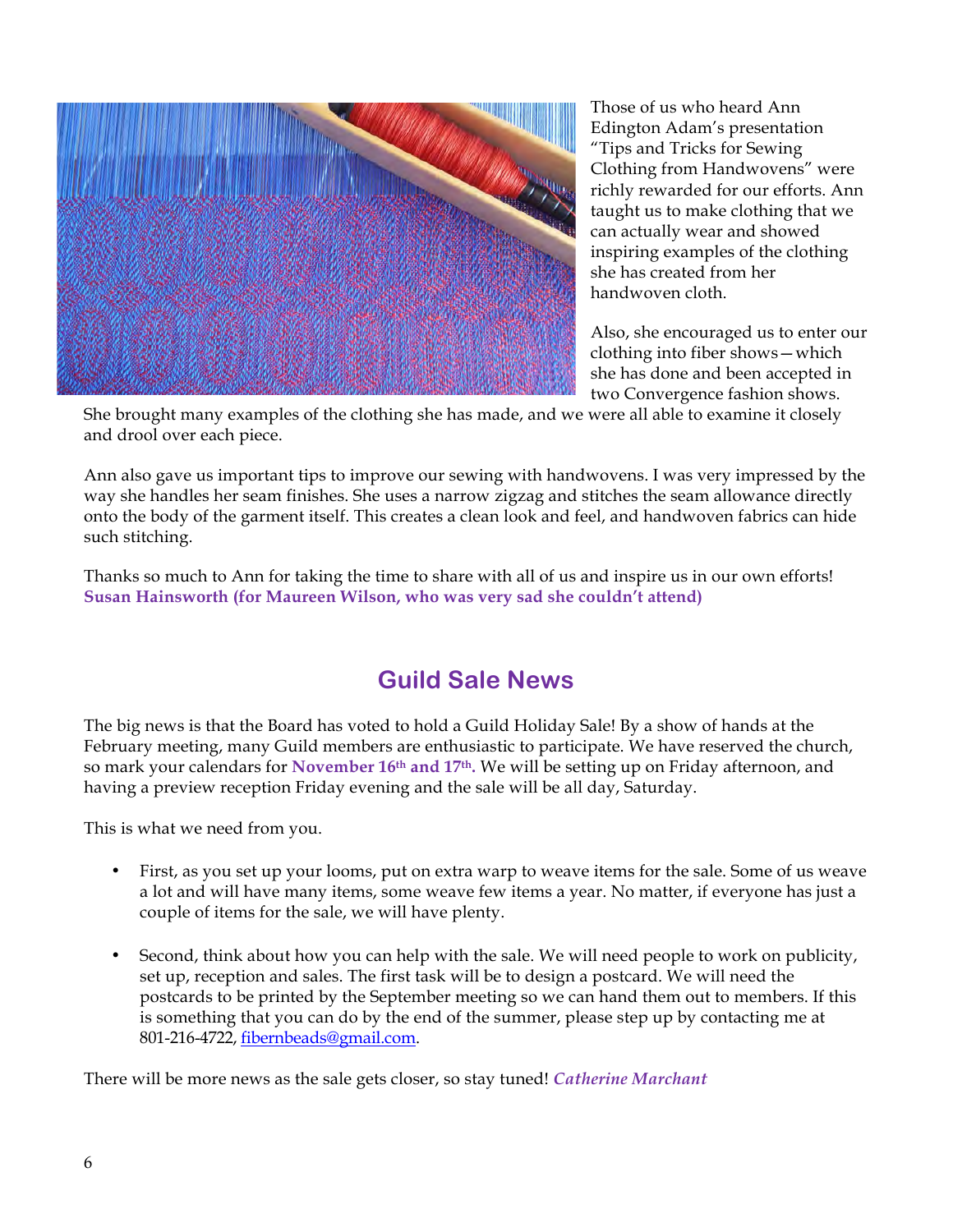# **Shuttle-Craft Bulletin: Contributor's Number**

In 1931, Mary wrote that the February issue is the annual Contributor's Number, which includes suggestions and bits of experience from Guild members. She received tips from weavers from California to New York, and some are summarized below:

Captain W. J. Rix, of Monrovia CA, sent in a recipe for a coverlet based on Draft 108 from Mary's *Book on American Handweaving*. Captain Rix not give the name of the draft, but if it is the same 108 as in the printing I'm working with (Sunrise and Dog Tracks from an Old Coverlet), his threading is a rearrangement of the draft in the book. Capt. Rix was also known to weave coverlets in bright colors in unusual combinations, which he reported added to the salability of the work. It seems that weavers have always been interested in pushing or changing a pattern or color tradition.

Roger Millen, of New Jersey, wove a wall hanging in a modernistic crackle weave. I don't think of weavers of the 1930s weaving wall hangings, and it is good to know that they did. His tip was on overdyeing a piece if you are not satisfied with the color combination. His comment is amusing: "I enjoy this business of dyeing finished work. It acts like a round of good stiff cocktails at a party. Everybody becomes outright congenial when they might have wasted a precious evening being merely polite." Overdyeing a finished piece can be tricky, and Mary advised us to try a sample first otherwise your merely polite colors may end up quarrelling violently with each other.

There is a Craftsy article on overdyeing your handwovens at craftsy.com/weaving/article/dyedwoven-fabric/ and the photo below is from that article:



Blue cloth overdyed with a pale scarlet

Other weavers wrote about pieces that they have woven and considered a success, weaving books from Sweden, and good quality yarns available at a good price. Some weavers sent in woven articles, such as Belle Whitice of Los Angeles, who sent in wool scarves from Austria, done in fine soft yarns, warp faced, loosely woven. Mary described the wool yarns used and the elaborate patterns probably woven on a draw loom.

These contributions remind me of our Show and Tell at Guild meetings and how the exchange of ideas and experiences all promote our abilities and our weaving craft. *Maureen Wilson*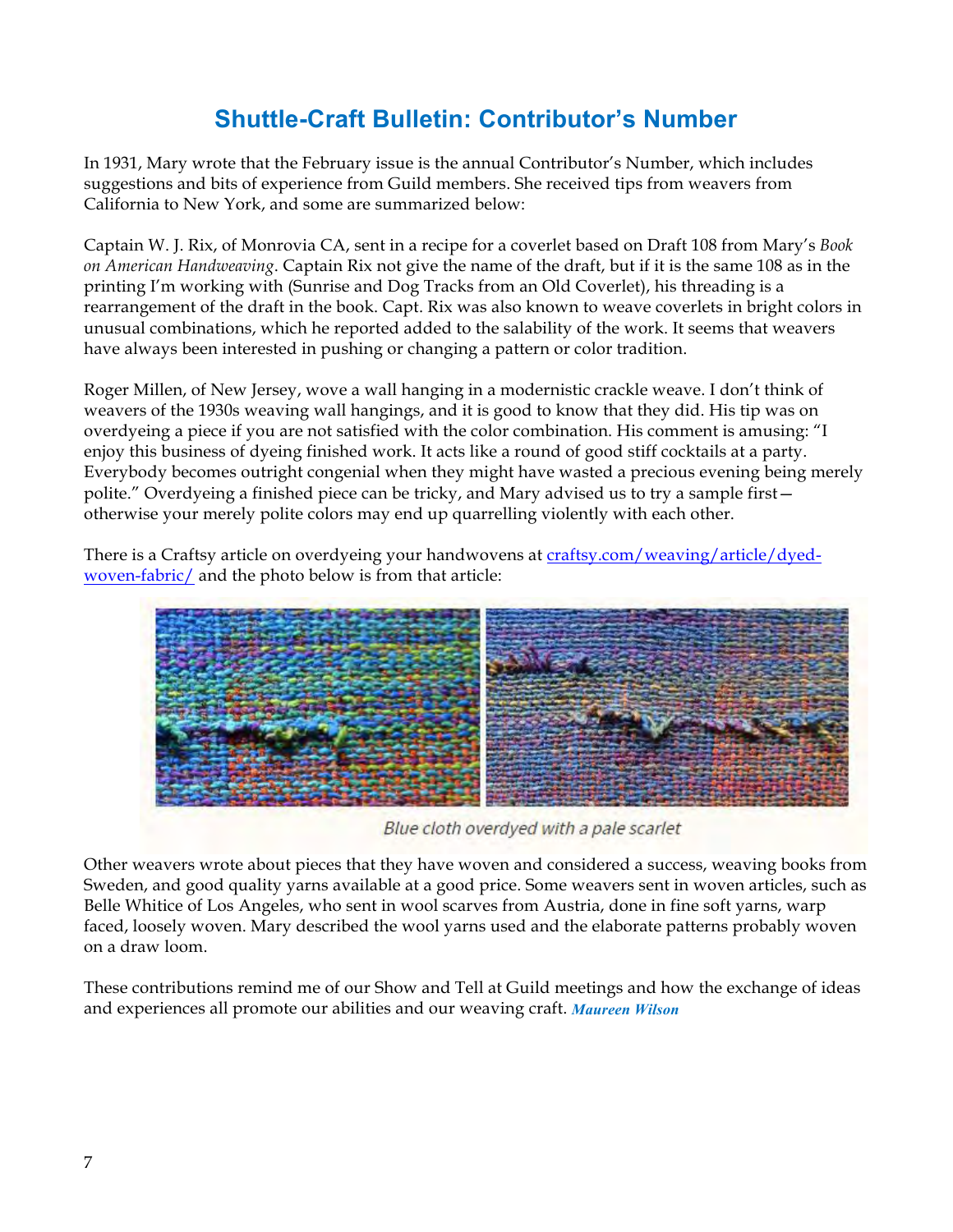# **The Shuttle-Craft Bulletin Study Group**



The next meeting of the Shuttle-Craft Study group is scheduled for **April 19, 2018.** The meeting location will be Maureen Wilson's house and the topic of discussion will be rugs, from the March 1926 and November 1939 issues. If you are interested in joining the discussion, let Maureen Wilson (maureenmwilson@yahoo.com) know.

The Shuttle-Craft Bulletin study group meets to discuss Mary Atwater's work as described in the Shuttle-Craft Bulletins. This is a very informal group—if you have not participated, try a meeting and see if you want to join. The meetings may start with a reading from Mary Meigs Atwater's biography.

The topics, Bulletins, and tentative schedule for the Guild year are listed below:

| Topic                       | <b>Bulletins</b>     | <b>Meeting Dates</b> |
|-----------------------------|----------------------|----------------------|
| Rugs                        | Mar 1926, Nov 1939   | April 19, 2018       |
| Curtains                    | April 1926, Mar 1937 | <b>Iune 2018</b>     |
| <b>Clothing/Coat Fabric</b> | June 1926, Aug 1927  | August 2018          |



*Rag rug by Ability Weavers from their Etsy site. Ability Weavers is a unique and fun work environment that includes adults with special needs. Employees with and without disabilities work together to create beautiful and functional home decor and gift items.*